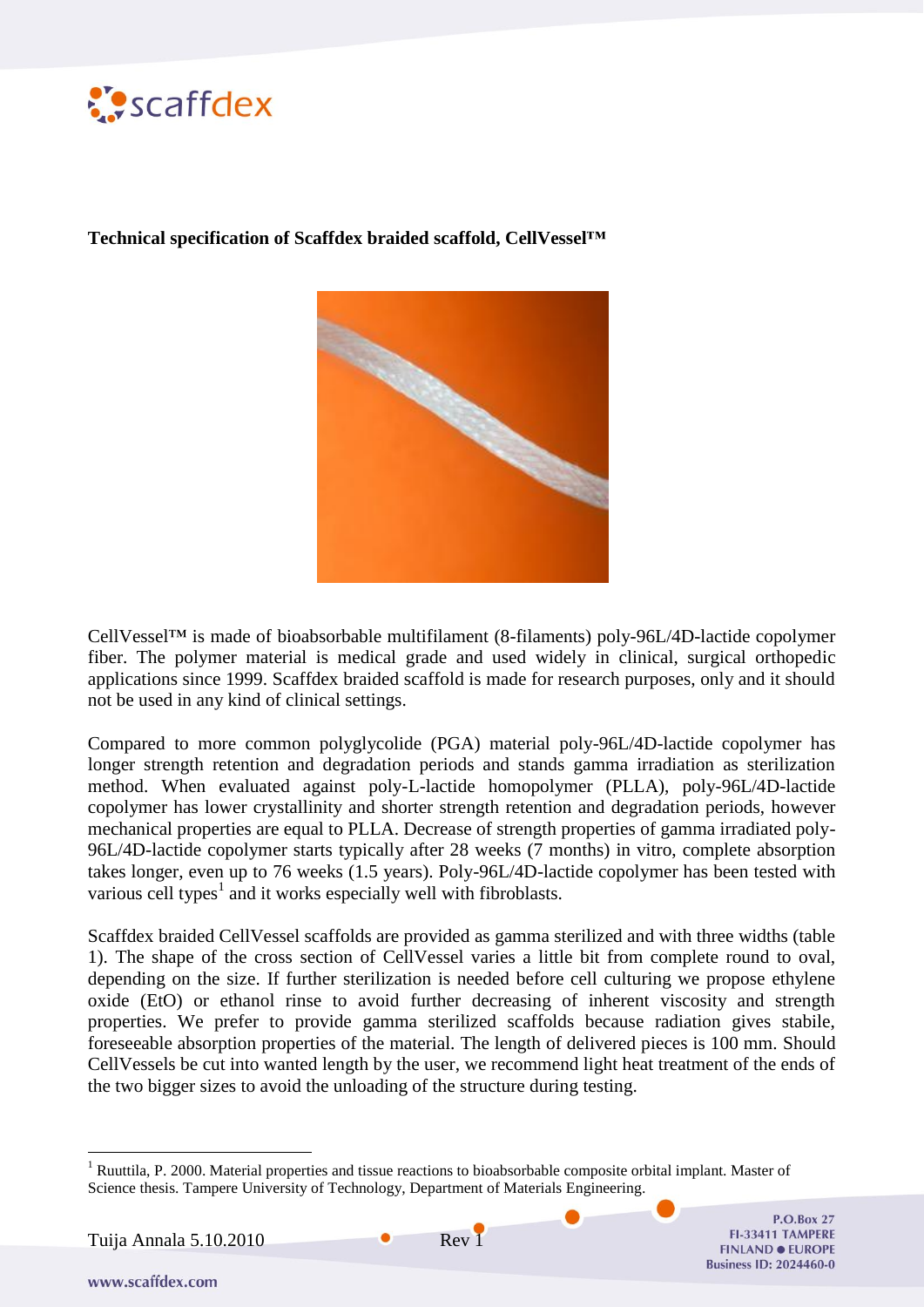

Cutting of CellVessel™ is easy with simple soldering/branding equipment with heated surgical knife tip (Figure 1). Cut surface is slightly heated and ends of filament melt together, but tubular structure is well maintained (Figure 2). Smooth plastic handle of the equipment can be wiped with disinfectants. This kind of equipment is available for example in Claes Ohlson net store / Cotech branding kit.

| $CellVessel^{TM}$   | Ref: V00001   | Ref:V00002    | Ref:V00003    |
|---------------------|---------------|---------------|---------------|
| Shape               | Round         | Round         | Oval          |
| Outer diameter (mm) | $1.7 \pm 0.2$ | $2.4 \pm 0.2$ | $2.9 \pm 0.2$ |
| Length $(mm)$       | $100 \pm 2$   | $100 \pm 2$   | $100 \pm 2$   |

Table 1. CellVessel™ product selection



Figure 1. Cutting of CellVessel™

**P.O.Box 27** Tuija Annala 5.10.2010 Rev 1 FI-33411 TAMPERE **FINLAND · EUROPE Business ID: 2024460-0** www.scaffdex.com